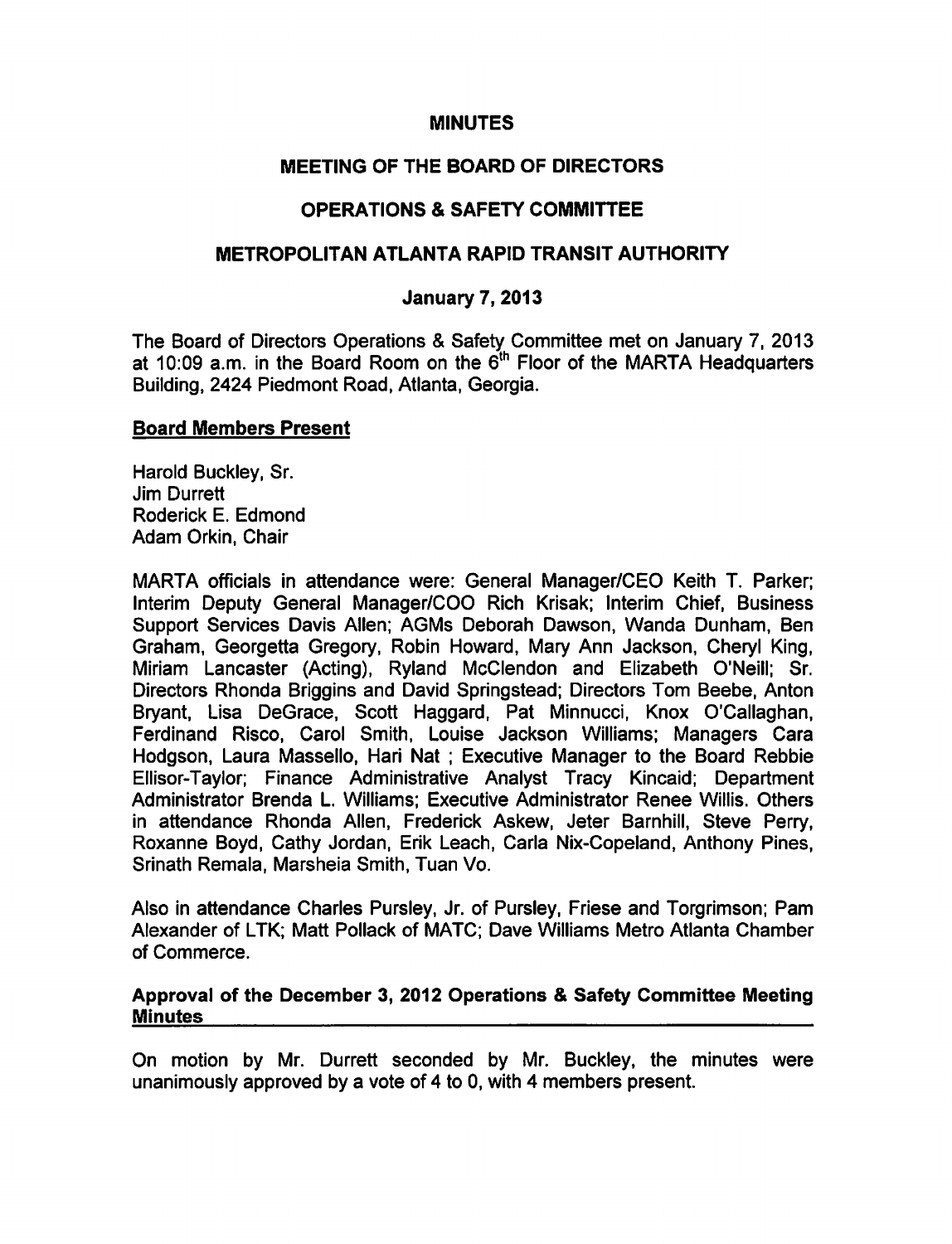### Resolution Authorizing the Award of a Contract for Professional Government Affairs Services (Federal), Request for Proposal Number P25651

Mr. Haggard presented this resolution for Board of Directors' approval authorizing the General Manager/CEO or his delegate to enter into a contract with Holland & Knight, LLP for the procurement of Professional Government Affairs Services (Federal).

Dr. Edmond asked why Greenberg Traurig was deemed non-competitive.

Mr. Haggard said while Holland & Knight was not the lowest bidder, it was determined that the firm would best serve MARTA. All of the firms that submitted bids are very good but MARTA is looking for a firm with knowledgeable transit experience.

Dr. Edmond asked was MARTA at any point dissatisfied with the services provided by Holland & Knight.

Mr. Haggard said no. MARTA was interested in seeing what was in the market after five years.

Mr. Orkin said he agrees that all firms are qualified but the new General Manager should be given the chance to see Holland & Knight work with MARTA.

Dr. Edmond asked if the General Manager is comfortable with the proposed resolution.

Mr. Parker said yes.

On motion by Mr. Durrett seconded by Mr. Buckley, the resolution was unanimously approved by a vote of 4 to 0, with 4 members present.

#### Resolution Authorizing Award of a Contract for the Procurement of Ninety-Three (93) Mobility Buses. Request for Proposal Number P27575

Mr. Bryant presented this resolution for Board of Directors' approval authorizing the General Manager/CEO or his delegate to enter into a contract with Coach and Equipment Bus Sales, Inc., a State of Georgia National Joint Powers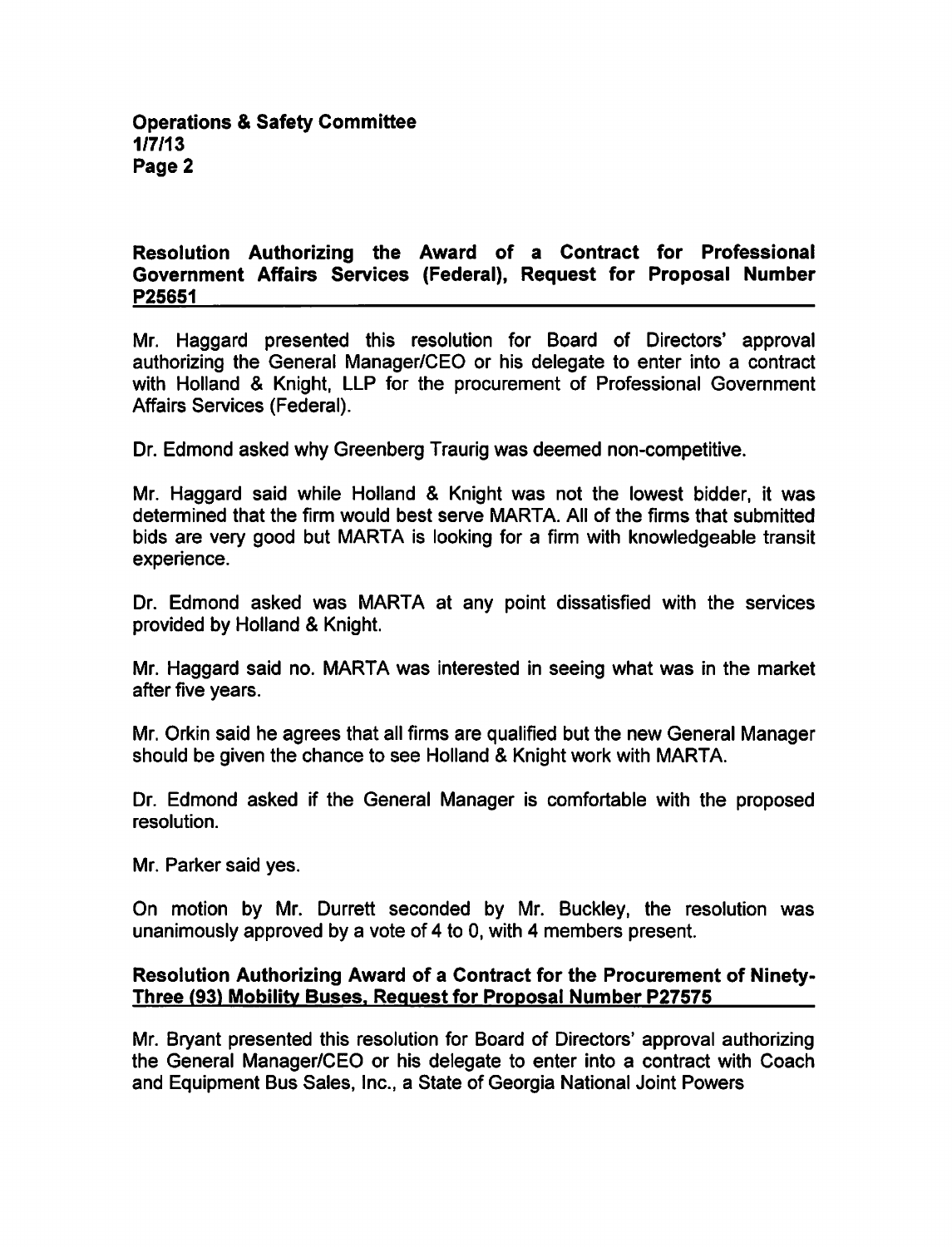Alliance (NJPA) Mass Transit National Contract Vendor number 022210-CBE, for the procurement of ninety-three (93) mobility buses.

Mr. Durrett asked why were two bids received from the same company, National Bus Sales & Leasing.

Mrs. Lancaster said they wanted to give MARTA an alternative.

Mr. Durrett asked what are the average miles per year on Mobility buses.

Mr. Bryant said approximately 45,000.

Mr. Durrett asked does this impact a decision in the future to outsource.

Ms. Jackson said it is very common for a transit agency to own the vehicles used in outsourcing.

Mr. Orkin asked if the warranty on the vehicles is 250,000 miles.

Mr. Bryant said that is correct.

Mr. Orkin asked staff not to apply too much dressing in case MARTA changes branding.

Dr. Edmond asked how does the DBE traditionally come in play.

Mrs. Lancaster said this procurement is through the State contract and the DBE goals were set with the State of Georgia contract.

Mr. Risco said there are no DBE certified bus manufacturers in the Georgia Unified Certification Program.

On motion by Mr. Durrett seconded by Mr. Buckley, the resolution was unanimously approved by a vote of  $4$  to 0, with  $4$  members present.

#### Resolution Authorizing the Rejection of Ail Bids Received for Contract Proposal Number B21350 Hamilton Bus Facility Expansion

Mr. Bryant presented this resolution for Board of Directors' approval authorizing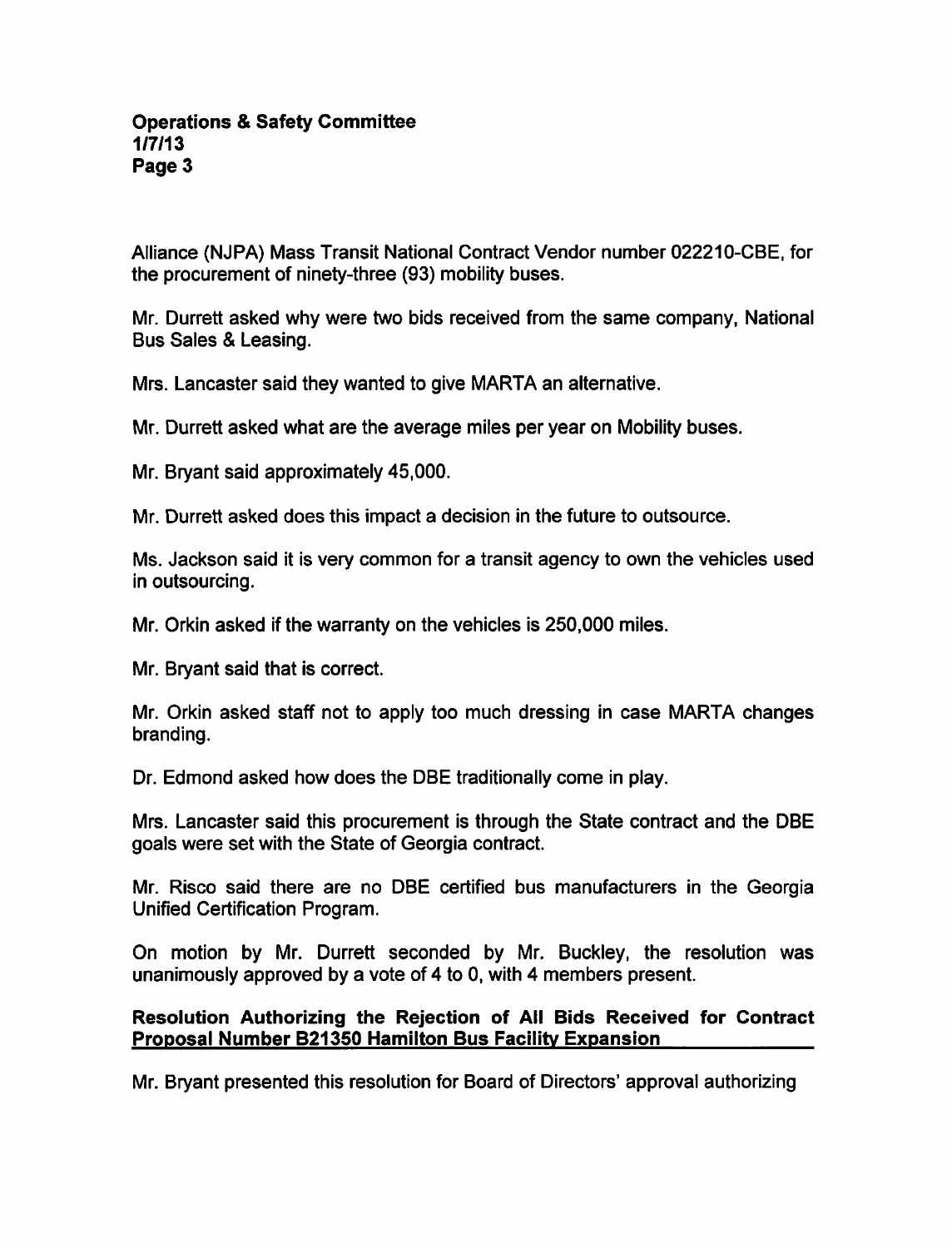the General Manager/CEO or his delegate to reject all bids received for the Hamilton Bus Facility Expansion, Contract Proposal Number B21350.

On motion by Mr. Durrett seconded by Dr. Edmond, the resolution was unanimously approved by a vote of 4 to 0, with 4 members present.

## Resolution Authorizing the Rejection of all Bids Received for Contract Proposal Number B22615 Brownsmill Bus Facility Paint Booth Renovations

Mr. Bryant presented this resolution for Board of Directors' approval authorizing the General Manager/CEO or his delegate to reject all bids received for the Brownsmill Bus Facility Paint Booth Renovations, Contract Proposal Number B22615.

On motion by Mr. Durrett seconded by Mr. Buckley, the resolution was unanimously approved by a vote of 4 to 0, with 4 members present.

### Resolution Authorizing the Award of a Sole Source Contract for Purchase and Installation of Astro P25 IP Upgrade to Marta's SmartZone 4.1 System

Mr. Springstead presented this resolution for Board of Directors' approval authorizing the General Manager/CEO or his delegate to enter into a sole source contract with Motorola Solutions for Procurement of ASTRO P25 IP Core Upgrade to MARTA's SmartZone 4.1 System, Phase 1, P27819.

Dr. Edmond asked why is there no DBE goal.

Mr. Risco said it is MARTA's understanding that Motorola will not use subcontractors. If they do, MARTA's DBE goal will be applied.

Mr. Krisak added there will be opportunities for DBE as the project moves along.

On motion by Mr. Durrett seconded by Mr. Buckley, the resolution was unanimously approved by a vote of 4 to 0, with 4 members present.

## Resolution to Accept the Contract for Project B5364, Bus Rapid Transit (BRT) Memorial Drive Corridor (Close-Out)

Mr. Minnucci presented this resolution for Board of Directors' approval authorizing the final acceptance for Project B5364, Bus Rapid Transit (BRT).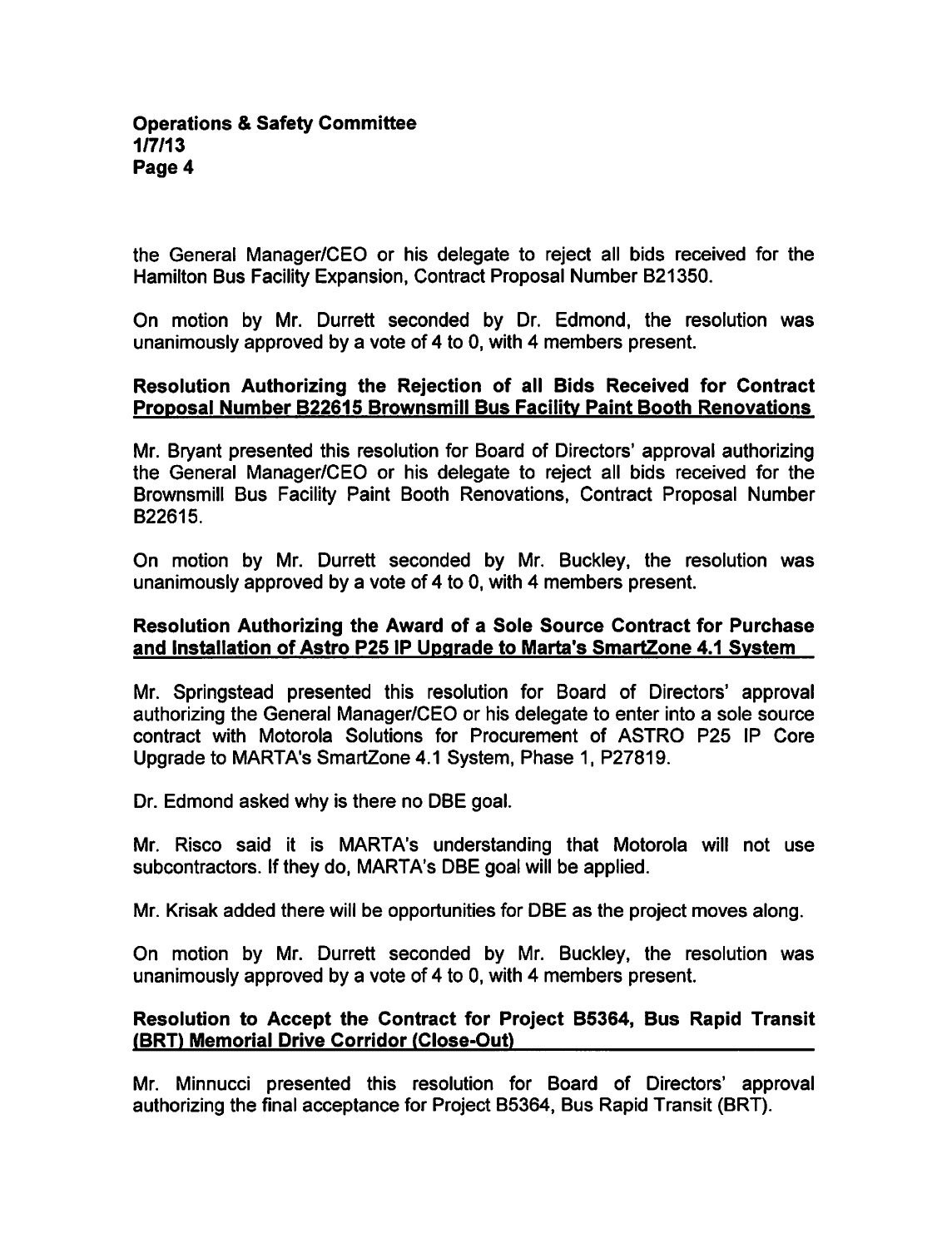Mr. Durrett said BRT is receiving increased interest. He asked if MARTA has analyzed the success of BRT performance.

Ms. King said not at this time.

Mr. Parker said staff will complete an analysis and bring back recommendations for the future.

On motion by Mr. Durrett seconded by Mr. Buckley, the resolution was unanimously approved by a vote of 4 to 0, with 4 members present.

Resolution to Accept the Contract for Project B5468, Five Points Station Plaza Lighting Upgrade (Close-Out)

Mr. Minnucci presented this resolution for Board of Directors' approval authorizing the final acceptance for Project B5468, Five Points Station Plaza Lighting Upgrade.

Mr. Orkin said MARTA has a few more close-outs that are still lingering. Staff is working on them and also putting together a protocol that will allow MARTA to move on once the project is finished and the vendor is satisfied.

Mr. Parker said he and staff have some ideas on how the process can be streamlined.

On motion by Mr. Durrett seconded by Mr. Buckley, the resolution was unanimously approved by a vote of 4 to 0, with 4 members present.

## Resolution to Accept the Contract for Project B11613, Abutment and Drainage Rehabilitation (Close-Out)

Mr. Minnucci presented this resolution for Board of Directors' approval authorizing the final acceptance for Project B11613, Abutment and Drainage Rehabilitation.

On motion by Mr. Durrett seconded by Mr. Buckley, the resolution was unanimously approved by a vote of 4 to 0, with 4 members present.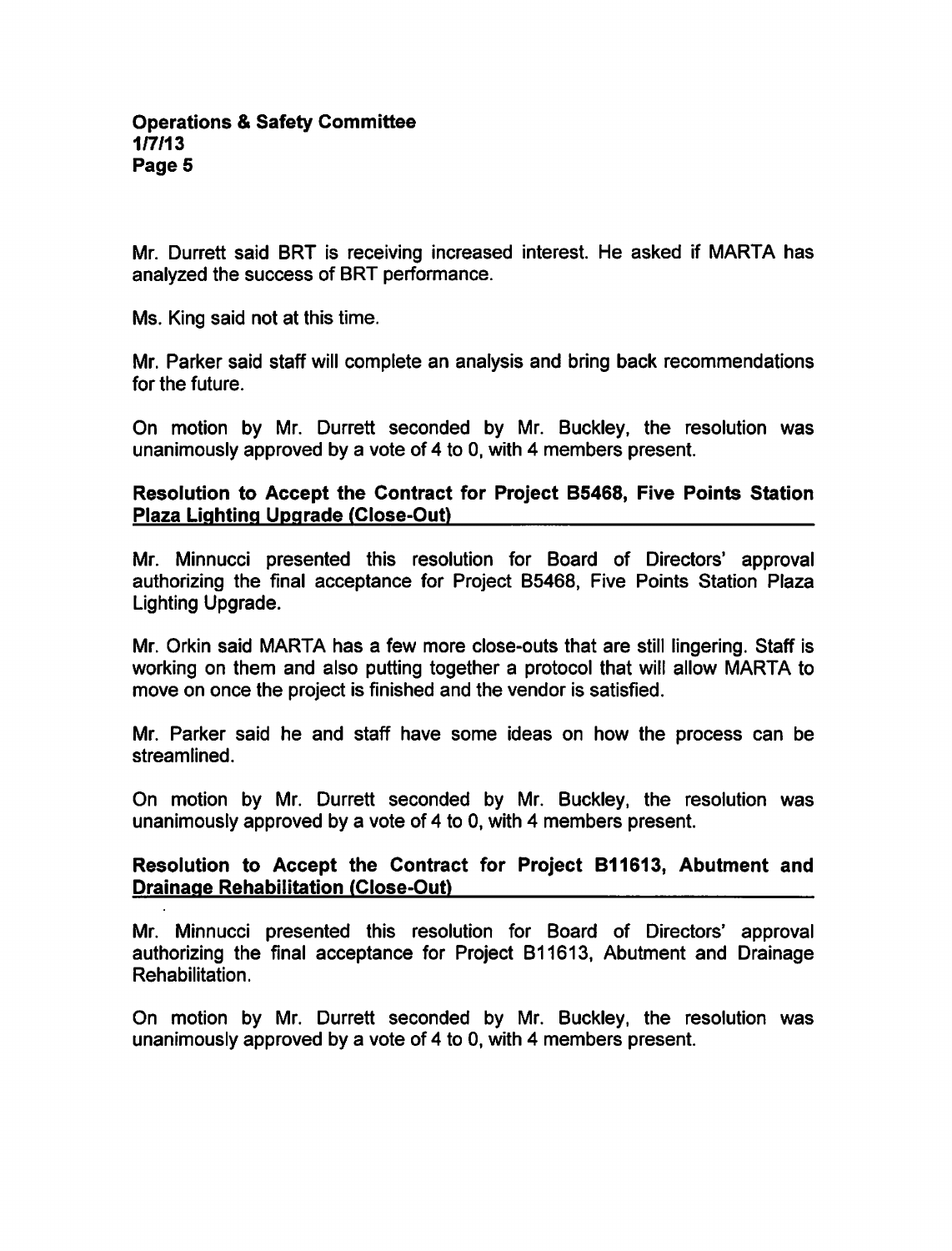### Briefing - Vertical Transportation System

Mr. Springstead provided an Asset Management introduction to the Vertical Transportation System briefing.

MARTA's Asset Management Program is a comprehensive, documented plan. System-wide Priority & Condition Assessment of MARTA's assets was recently completed. MARTA has over 53,000 assets in its Enterprise Asset Management (EAM) System. MARTA has been nationally recognized as 'Best Practice' Agency with the FTA and routinely assists other transit properties with their programs. The majority of MARTA's heavy infrastructure is 25-34 years old. The Authority is more in a system preservation/rehabilitation phase versus an expansion phase. The growth in asset backlog is a challenge because currently it is outpacing MARTA's Capital Funding capacity and its ability to deliver projects. Due to that, MARTA is looking at more innovative project delivery methods. MARTA is using a 'Systems Approach' – program versus project focused, bundling large infrastructure projects like Vertical Transportation. This will allow the Board to see the big picture instead of looking at the system in small bites. MARTA has many systems, such as Tunnel Ventilation, Train Control, Vehicle Wash Systems and Power Systems and a large Audio/Visual Information Systems Upgrade which will come before the Board in the next couple of months. The FTA has come up with some criteria and MARTA has been collaborating with them at a very high level. The FTA recommended major asset categories: Vehicles, Stations, Right-of-Way, Systems and Facilities and there are many related systems that fall below those categories. MARTA carries a lot of riders, about  $\frac{1}{2}$  million every day, but there are a number of things that need to be maintained: roofing, walls and flooring, the Breeze system, telephone/customer information service, ceilings and lighting, platform signage, furniture and flooring, the track system and the traction power system as well as tunnel lighting, tunnel ventilation, pump and drainage systems. For instance, MARTA has pumps at Peachtree Center station that run 24/7 to move groundwater and keep it out of the station. Today, the Committee will be briefed on Vertical Transportation which includes MARTA's escalators, elevators and lifts.

Mr. Beebe briefed the Committee on MARTA's Vertical Transportation System.

Escalators: Overview

- 149 Escalators in the MARTA system
- Average life expectancy of an escalator is 25 years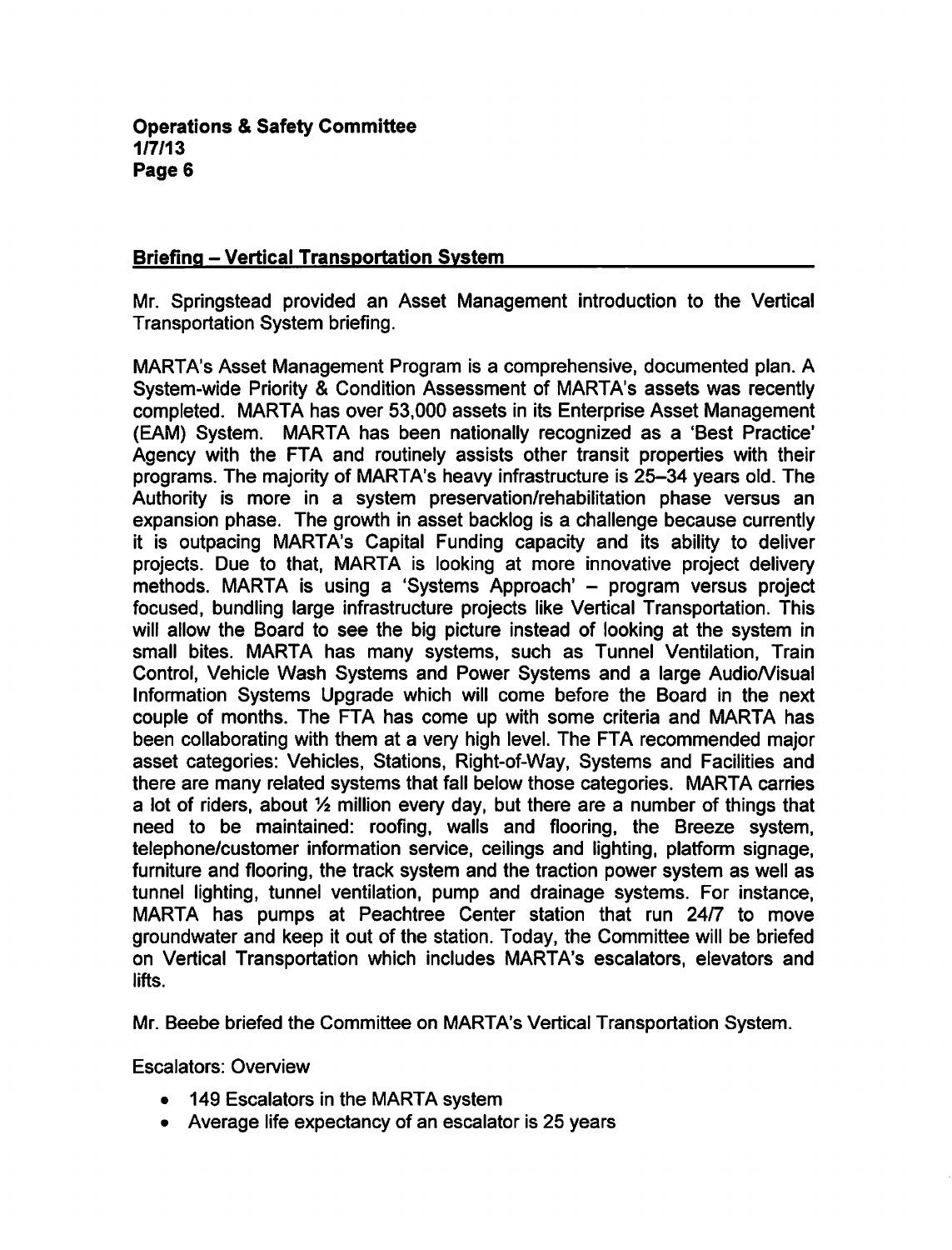- Majority of MARTA escalators are 27-31 years old
- MARTA escalators run 24 hours per day, 365 days per year

Escalators: Refurbishment Group One

- 2007 contract for \$17,818,929 awarded to Schindler Elevator Company to refurbish 30 escalators
	- One unit added for safety reasons (funding approved)
	- Two units added, funded by remaining line item monies
- 33<sup>rd</sup> unit to be completed by June 2013
- Bare chassis, 'rebuild from ground up' keeping only the chassis original

Escalators: Modernization Features

- Missing-step, hand-rail inlet, step level, comb impact
- New drives, microprocessor controlled, new track and steps
- On-board diagnostics that aid troubleshooting and adjusting

Elevators: Overview

- MARTA has a total of <sup>111</sup> Elevator/Lifts
- Average life of an elevator is 25 years
- Majority of MARTA elevators are 27-31 years old
- Elevators are an ADA requirement

Elevators: Modernization Features

- Enhanced fire recall, emergency lighting, communications upgrades
- New microprocessor drives, controls and valves
- On-board diagnostics that aid troubleshooting and adjusting

Procurement Methodology

- Staff will request to issue a Request for Proposal (RFP) for the projects
- MARTA's goal for issuing an RFP
	- o A creative response to the Authority's needs by contractors
	- Bring MARTA's fleet up to 'Best in Industry' status
	- Incorporate sustainability, reliability, safety and functionality
	- Address all ancillary items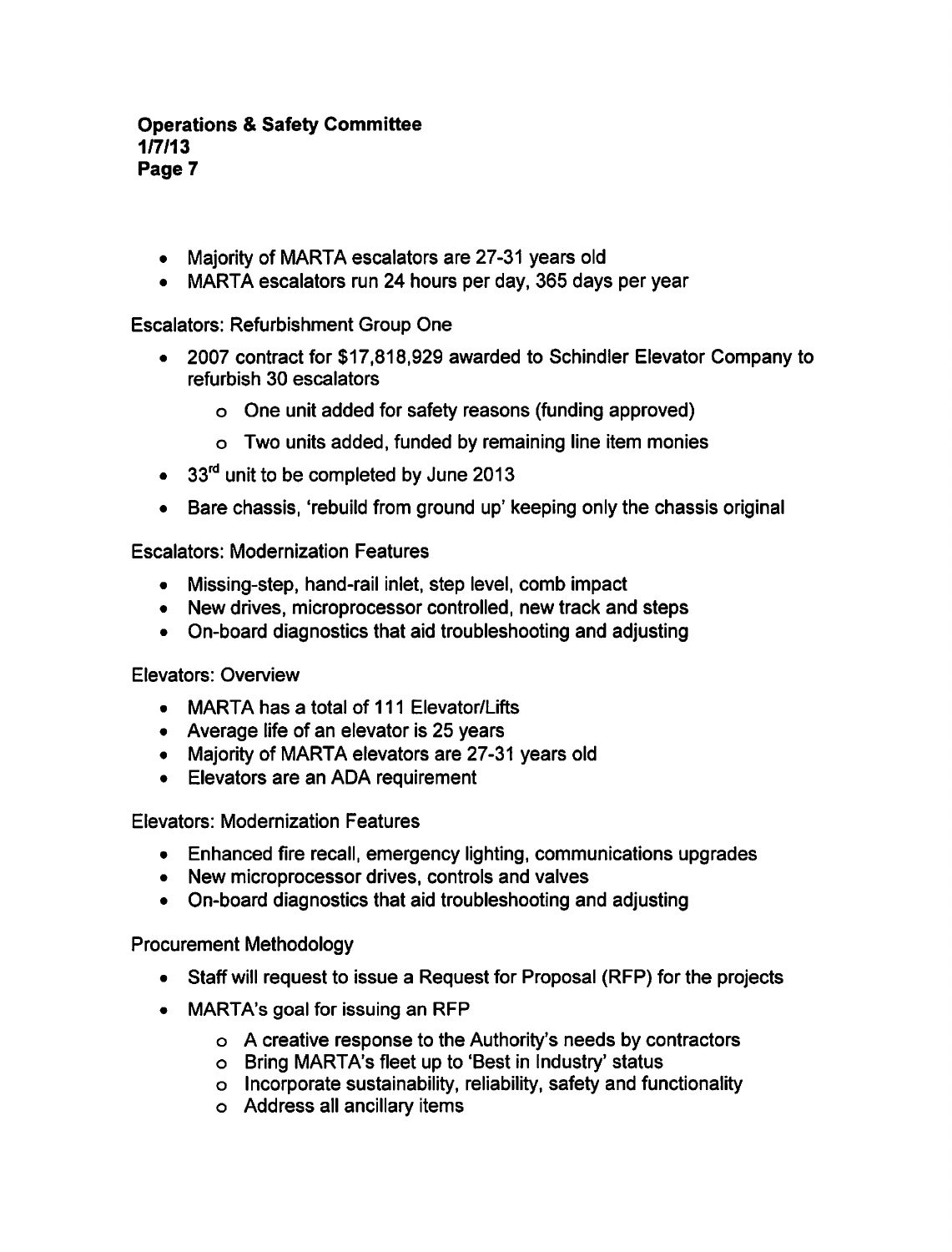Project 32097 Escalator Rehabilitation Group

- Scope of Work
	- All units not in Group One (1) Modernization Program
	- Ten year plan with Evaluation Points (Year 4 and Year 7)
		- **•** Pricing, New Technologies and Performance to be evaluated
	- Replacement of all items excluding the truss, total replacement an option
	- On-board diagnostics with Remote Monitoring capable of SCADA interface
- Schedule  $\bullet$ 
	- Planning: July 2012-December 2012
		- **Present Program: January 2013**
		- Request RFP: February 2013
	- Design: December 2012-January 2013
	- Procurement: February 2013-June 2013
	- Implementation
		- Group 2: 2013-2017
		- **Evaluation 1: 2018-2020**
		- **Evaluation 2: 2021-2024**
- Funding
	- $O$  Group 2 = 42 units
		- 2013-2017  $\blacksquare$
		- \$20,000,000
	- $\circ$  Evaluation 1 = 40 units
		- $\blacksquare$ 2018-2020
		- \$18,000,000  $\blacksquare$
	- $\circ$  Evaluation 2 = 34 units
		- 2021-2024  $\blacksquare$
		- \$18,000,000  $\blacksquare$
	- Total: \$56,000,000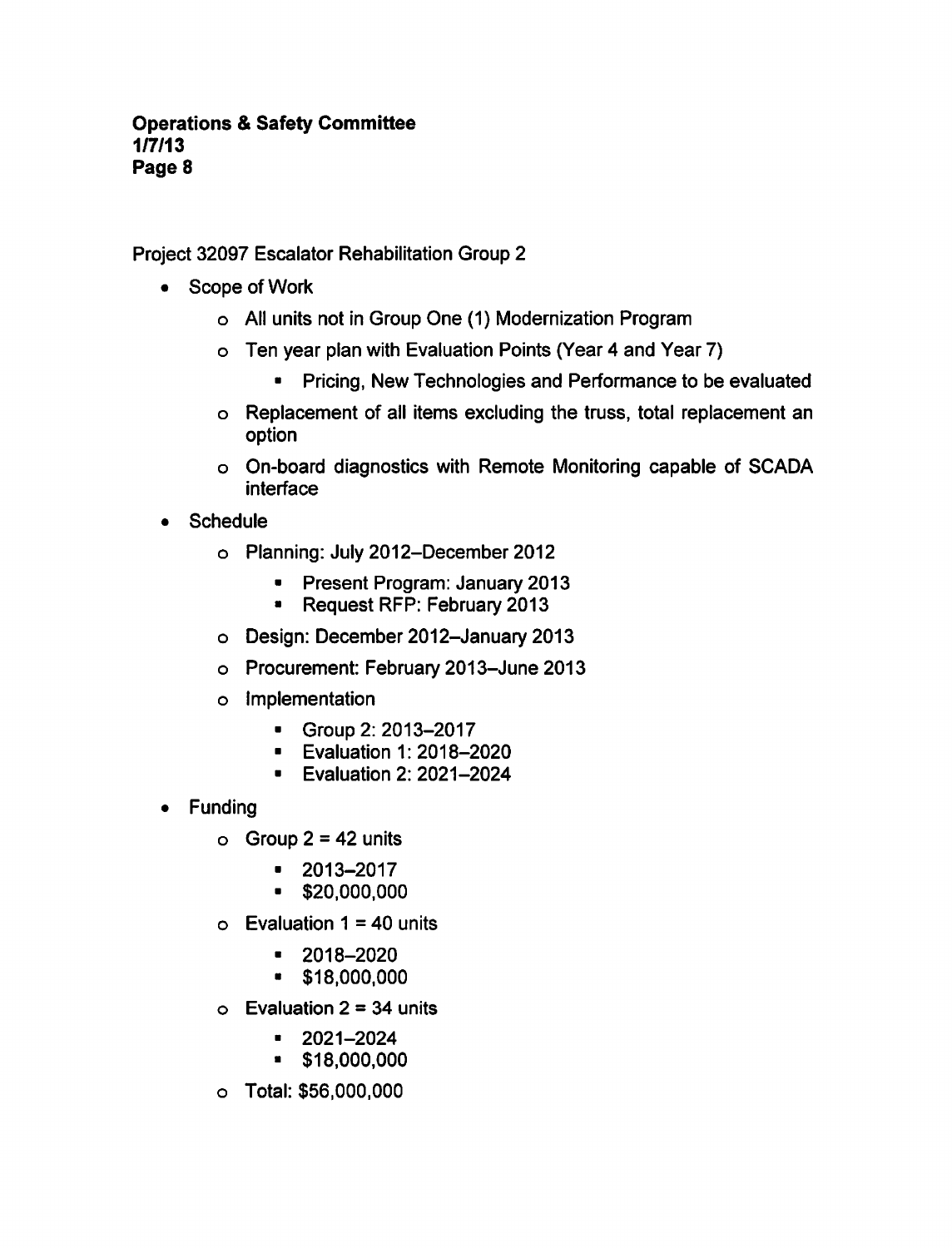Project 31927 Elevator Rehabilitation

- Scope of Work
	- Refurbish MARTA elevators and lifts; total of <sup>111</sup> units
	- Refurbishment will be individualized for each unit
	- On-board diagnostics with Remote Monitoring capable of SCADA interface
- Schedule
	- Planning: July 2012-December 2012
		- **Present Program: January 2013**
		- Request RFP: February 2013
	- Design: October 2012-December 2012
	- Procurement: February 2013-June 2013
	- Implementation
		- Base 70 units: August  $2013 -$  March 2018
		- Evaluation 41 units: April 2019-December 2022
- Funding  $\bullet$ 
	- $O$  Base = 70 units
		- $-2013-2018$
		- \$21,860,000
	- $\circ$  Evaluation 1 = 41 units
		- 2019-2022  $\blacksquare$
		- \$8,200,000
	- Total: \$30,060,000

Mr. Buckley said safety is the Board's main concern. He added that he appreciates staff for briefing the Committee.

Mr. Orkin said MARTA is on the right track.